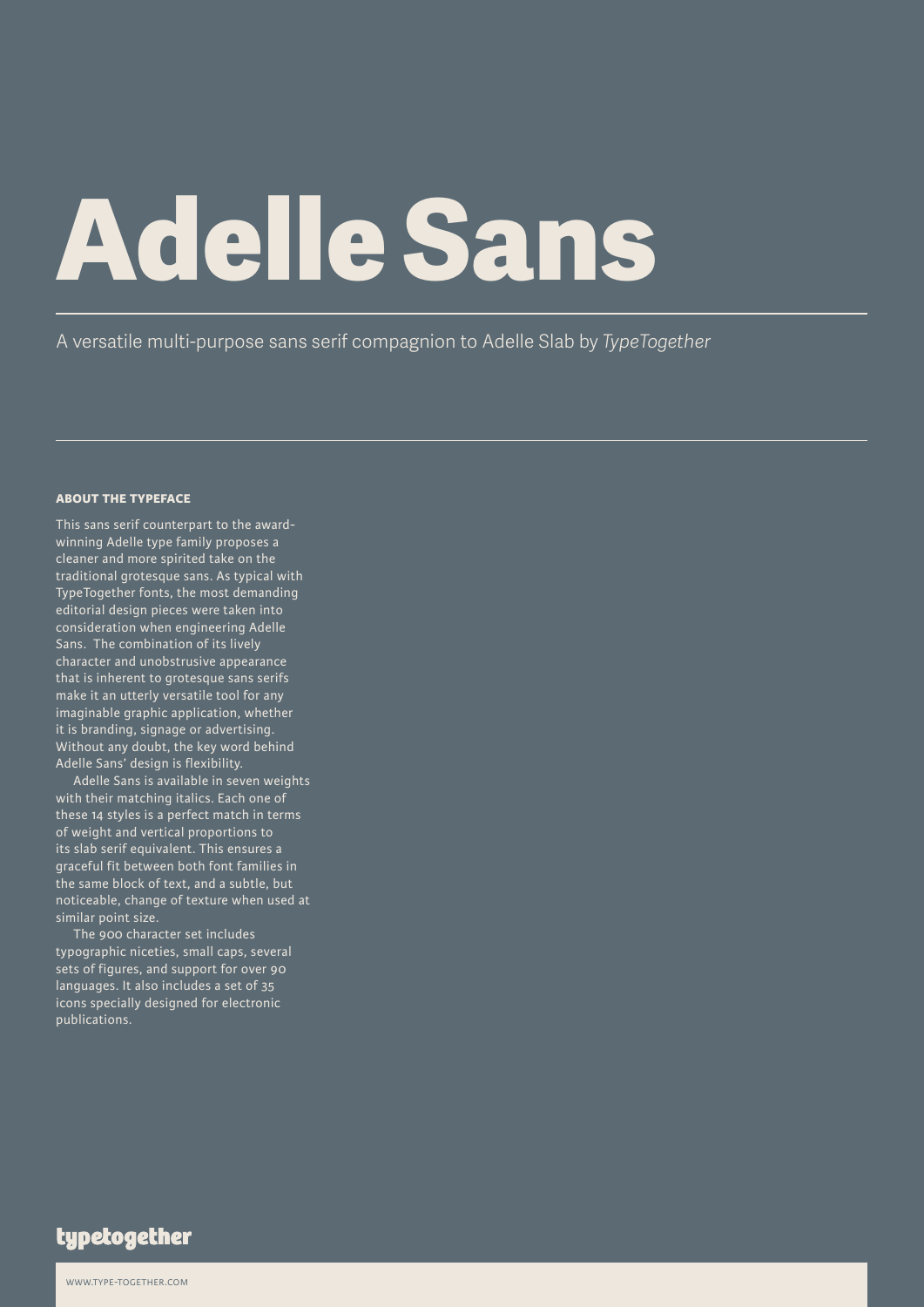# videospan 123 *videospan 123*

light light in the control of the control of the control of the control of the control of the control of the c<br>In the control of the control of the control of the control of the control of the control of the control of th

regular regular regular regular italic structure in the control of the control of the control of the control of the control of the control of the control of the control of the control of the control of the control of the c

semibold semi-bold semi-bold semi-bold semi-bold semi-bold semi-bold semi-bold semi-bold semi-bold semi-bold s

bold bold in the contract of the contract of the contract of the contract of the contract of the contract of the contract of the contract of the contract of the contract of the contract of the contract of the contract of t

**videospan 123** *videospan 123*



thin the contract of the contract of the contract of the contract of the contract of the contract of the contract of the contract of the contract of the contract of the contract of the contract of the contract of the contr

videospan 123 *videospan 123*

videospan 123 *videospan 123*

**videospan 123** *videospan 123*

**videospan 123** *videospan 123*

extrabold extrabold extra box and the contract of the contract of the contract of the contract of the contract of the contract of the contract of the contract of the contract of the contract of the contract of the contract

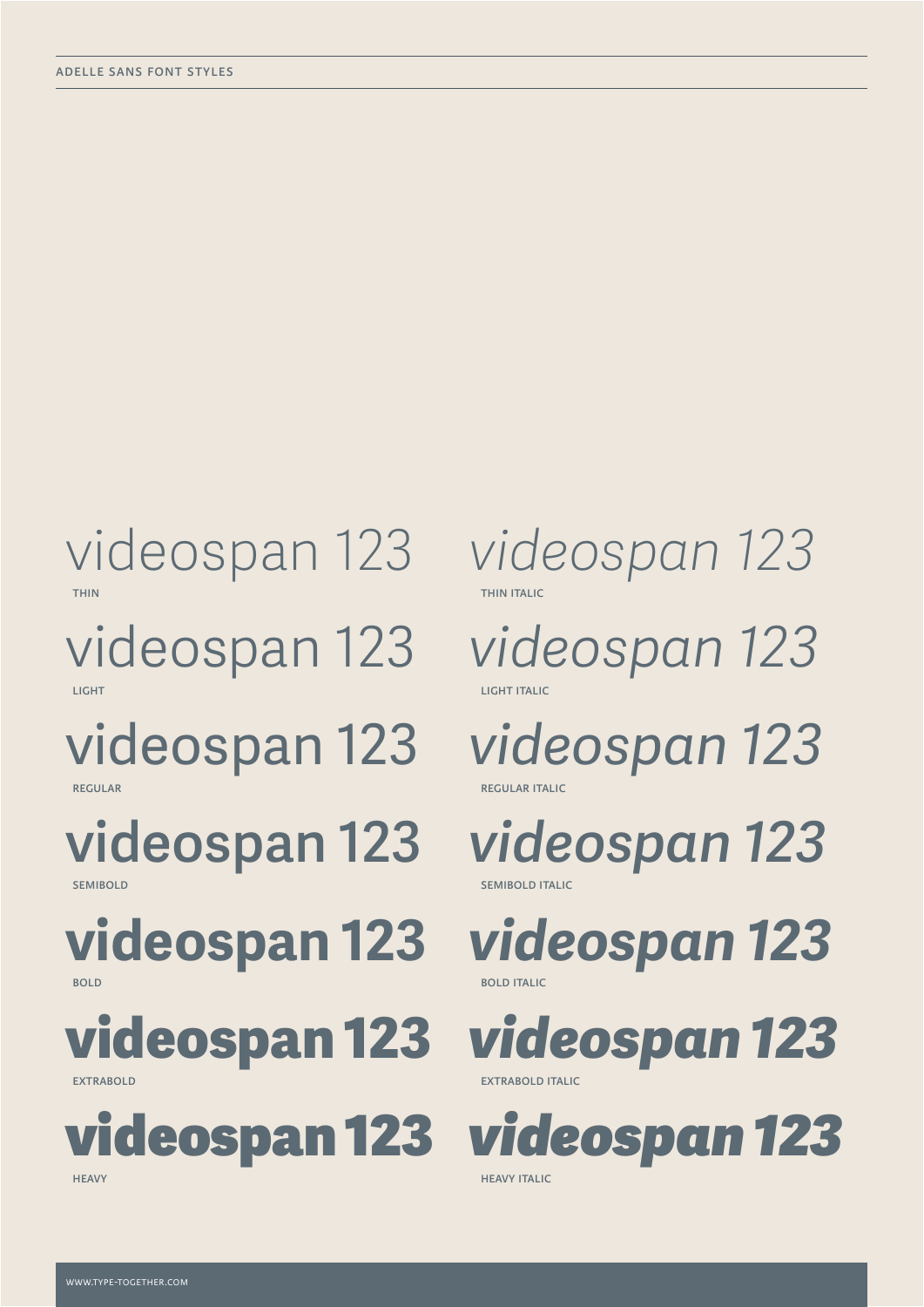| <b>SMALL CAPS</b>               | 1234 charming creatures<br>(abc} n <sup>*</sup> / d&e 567890€£              | <b>1234 CHARMING CREATURES</b><br>(ABC} N*/ D&E 567890€£                |
|---------------------------------|-----------------------------------------------------------------------------|-------------------------------------------------------------------------|
| ALL SMALL CAPS                  | <b>RADIOLARIANS?</b>                                                        | <b>RADIOLARIANS?</b>                                                    |
| <b>ALL CAPS</b>                 | ¿para texto?<br>a-b [ende] H@l                                              | ¿PARA TEXTO?<br>A-B [ENDE] H@I                                          |
| <b>LIGATURES</b>                | aufbau, fjord, affiliate                                                    | aufbau, fjord, affiliate                                                |
| <b>DISCRETIONARY LIGATURES</b>  | häckeln, strong, Then                                                       | häckeln, strong, Then                                                   |
| <b>PROPORTIONAL FIGURES</b>     | 0123456789£\$¢€¥f                                                           | 0123456789£\$¢€¥f                                                       |
| TABULAR FIGURES & SLASHED ZERO  | 00123456789£\$¢€¥f                                                          | 00123456789£\$¢€¥ $f$                                                   |
| NUMERATOR / DENOMINATOR         | 0123456789/0123456789                                                       | 0123456789/0123456789                                                   |
| <b>ARBITRARY FRACTIONS</b>      | 1/2 3/4 1/6 5/7 23/97                                                       | $\frac{1}{2}$ $\frac{3}{4}$ $\frac{1}{6}$ $\frac{5}{7}$ $\frac{23}{97}$ |
| <b>SUPERIOR / INFERIOR</b>      | $H2O$ xb8 y3+5 alndex                                                       | $H_2O$ $X_{b8}$ $y^{3+5}$ alndex                                        |
| <b>ORDINALS</b>                 | 1st 2nd 3rd Mlle 2ieme                                                      | 1st 2nd 3rd Mlle 2ieme                                                  |
| <b>STYLISTIC SET 1</b>          | abcdefghijklmnop<br>qrstuvwxyz<br><b>ABCDEFGHIJKLMNOP</b><br><b>QRSTUVW</b> | →←↑↑ぐうく♪⇒★↑↑▼↑♪↑<br>→←↑↓ヘノ くゝ→←<br>↑↓ጜጛ๔๖→←↑↓⋾ጜ๖๔ャ▸<br>◼▫◕◔◉◆◼          |
| <b>STYLISTIC SET 2</b>          | abcdefghijklmnop<br>qrstuvwxyz<br><b>ABCDEFGHIJKLM</b>                      | <sub>∗∗</sub> , ⊹⋌⋇∁₿å≛Ш¢åd≈≡<br><b>OF REBERTHAM</b>                    |
| <b>HISTORICAL FORM (LONG S)</b> | Lost paradise                                                               | Loft paradife                                                           |
| TURKISH/AZERI/CRIMEAN TATAR     | findik FINDIK                                                               | findik FINDIK                                                           |
| ROMANIAN/MOLDAVIAN              | multumesc, MULTUMESC                                                        | multumesc, MULTUMESC                                                    |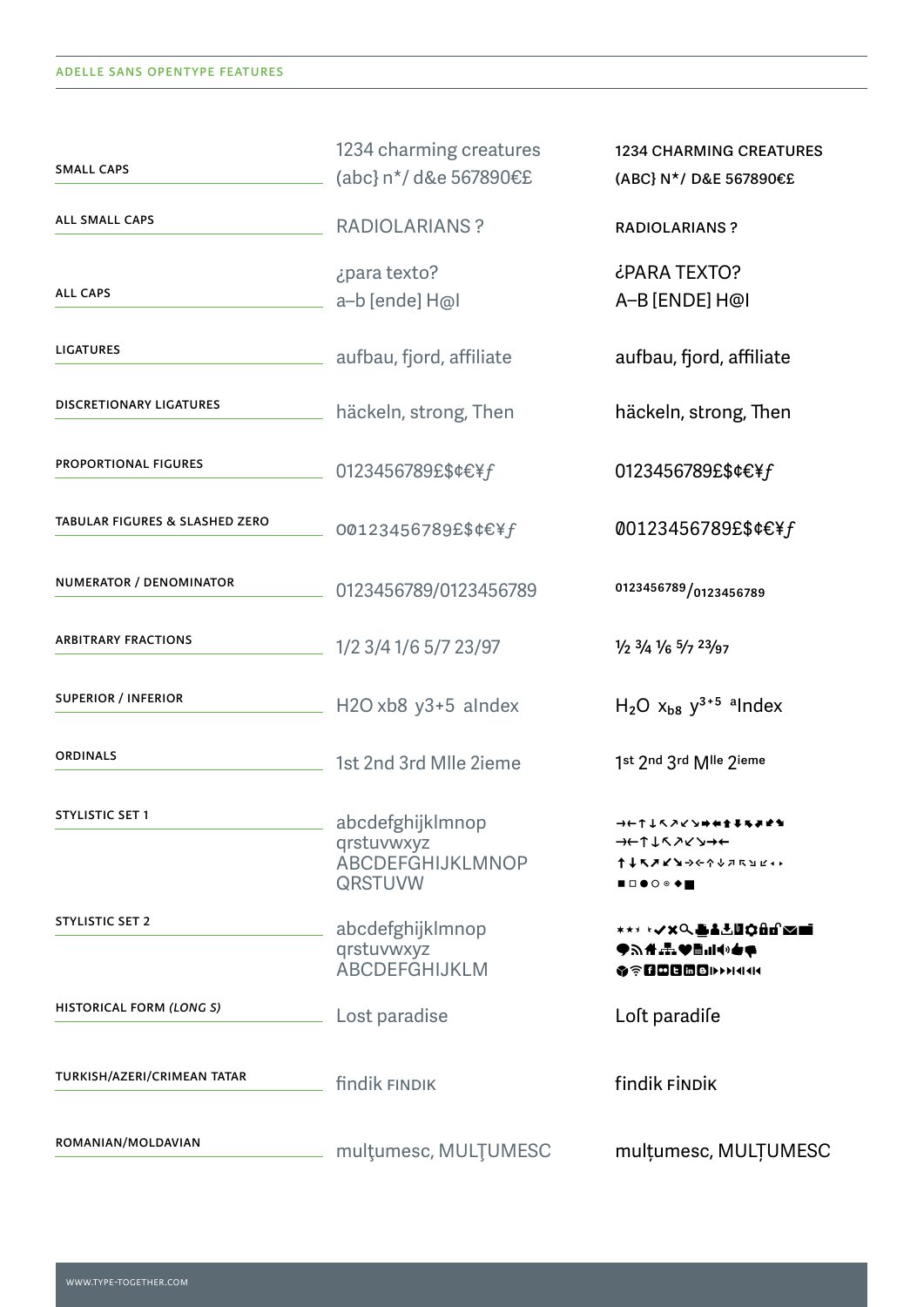# ADELLE SANS CHARACTER SET, UPRIGHTS

|                |           |                           |                  |                           | ٠              | Ш              | #          | &                  | $^\star$       |                    |                          |                |                           |                | ?      |           |                          | ݟ      | $^{\circledR}$            | A                          | B             | С               | D            |
|----------------|-----------|---------------------------|------------------|---------------------------|----------------|----------------|------------|--------------------|----------------|--------------------|--------------------------|----------------|---------------------------|----------------|--------|-----------|--------------------------|--------|---------------------------|----------------------------|---------------|-----------------|--------------|
| E.             | F         | G                         | Н                | I                         | J              | Κ              |            | M                  | N              | O                  | P                        | Q              | R                         | S              | T      | U         | V                        | W      | X                         | Υ                          | Z             | a               | b            |
| C              | d         | e                         | f                | g                         | h              | Ť              |            | Ť                  | k              | $\mathbf{I}$       | m                        | n              | O                         | p              | q      | r         | ${\sf S}$                | t      | U                         | v                          | W             | X               | y            |
| Z              |           |                           |                  |                           | $\mathcal{L}$  | }              |            |                    |                | $\mathbf{I}$       | Λ                        |                | $\widetilde{\phantom{m}}$ | 0              | 1      | 2         | 3                        | 4      | 5                         | 6                          | 7             | 8               | 9            |
| \$             | €         | ¢                         | £                | ¥                         | $\mathbf{f}$   | Νª             | 0          | 1                  | 2              | 3                  | 4                        | 5              | 6                         | $\overline{7}$ | 8      | 9         | \$                       | €      | ¢                         | £                          | ¥             | $\int$          | Nº           |
| %              | %         | 0                         | 0                | 1                         | $\overline{2}$ | 3              | 4          | 5                  | 6              | 7                  | 8                        | 9              | \$                        | €              | ¢      | £         | ¥                        | $\int$ | 0                         | 0                          | 1             | $\overline{2}$  | 3            |
| 4              | 5         | 6                         | $\overline{7}$   | 8                         | 9              | \$             | €          | ¢                  | £              | ¥                  | $\int$                   | $\pmb{\alpha}$ | S                         | $^{\circ}$     | ®      | TМ        | а                        | o      | $\pmb{\alpha}$            | $\boldsymbol{\mathcal{Y}}$ | $\pmb{\zeta}$ | $\pmb{\rangle}$ |              |
| $\mathbf{r}$   | $\pmb{r}$ | $\boldsymbol{\mathit{u}}$ | $\boldsymbol{H}$ | $\boldsymbol{\mathsf{u}}$ | t              | ŧ              | $\bullet$  | $\bullet$          |                | 1                  | $\overline{\phantom{0}}$ |                |                           | $\blacksquare$ | À      | Á         | Â                        | Ã      | Ä                         | Å                          | Å             | Æ               | Æ            |
| Ç              | È         | É                         | Ê                | Ë                         | Ť              | Í              | Î          | Ϊ                  | Đ              | Ñ                  | Ò                        | Ó              | Ô                         | Õ              | Ö      | Ø         | Ø                        | Ù      | Ú                         | Û                          | Ü             | Ý               | Þ            |
| ß              | à         | á                         | â                | ã                         | ä              | å              | å          | æ                  | æ              | Ç                  | è                        | é              | ê                         | ë              | ì      | í         | î                        | ï      | ð                         | ñ                          | ò             | ó               | ô            |
| õ              | ö         | Ø                         | Ó                | ù                         | ú              | û              | ü          | ý                  | þ              | ÿ                  | A                        | ā              | Ă                         | ă              | Ą      | ą         | Ć                        | ć      | Ĉ                         | ĉ                          | Ċ             | ċ               | Č            |
| č              | Ď         | ď                         | Đ                | đ                         | Ē              | ē              | Ĕ          | ĕ                  | Ė              | $\dot{\mathbf{e}}$ | Ę                        | ę              | Ě                         | ě              | Ĝ      | ĝ         | Ğ                        | ğ      | Ġ                         | ġ                          | Ģ             | ģ               | Ĥ            |
| ĥ              | Ħ         | ħ                         | Ĩ                | ĩ                         | Ī              | ī              | Ĭ          | ĭ                  | Į              | į                  | $\mathsf{I}$             | i              | $\mathbf{I}$              | IJ             | ij     | Ĵ         | Ĵ                        | ĵ      | Ķ                         | ķ                          | Κ             | L               | $\mathbf{I}$ |
| Ļ              |           | Ľ                         |                  | Ŀ                         | ŀ              | Ł              | $\ddagger$ | Ń                  | ń              | Ņ                  | ņ                        | Ň              | ň                         | 'n             | Ŋ      | ŋ         | Ō                        | ō      | Ŏ                         | ŏ                          | Ő             | ő               | Œ            |
| œ              | Ŕ         | ŕ                         | Ŗ                | ŗ                         | Ř              | ř              | Ś          | ś                  | Ŝ              | $\hat{\textbf{s}}$ | Ş                        | ş              | Š                         | š              | Ş      | Ş         | Ţ                        | ţ      | Ť                         | ť                          | Ŧ             | ŧ               | Ţ            |
| ţ              | Ũ         | ũ                         | Ū                | ū                         | Ŭ              | ŭ              | Ů          | ů                  | Ű              | ű                  | Ų                        | ų              | Ŵ                         | ŵ              | Ŵ      | Ŵ         | Ŵ                        | Ŵ      | Ŵ                         | Ŵ                          | Ý             | ý               | Ŷ            |
| ŷ              | Ϋ         | Ź                         | ź                | Ż                         | ż              | Ž              | ž          | $\int$             | $\mathbf{I}$   | ff                 | fi                       | fl             | fk                        | fb             | fh     | ft        | fj                       | ffj    | ffi                       | ffl                        | ffk           | ffb             | ffh          |
| fft            | fí        | st                        | sp               | ct                        | ch             | ck             | tt         | Th                 | A              | B                  | $\mathbf C$              | D              | E                         | F              | G      | Н         | T                        | J      | $\sf K$                   | L                          | M             | N               | o            |
| P              | Q         | $\mathsf{R}$              | S                | т                         | U              | V              | W          | $\pmb{\mathsf{X}}$ | Υ              | Z                  | Þ                        | À              | Á                         | Â              | Ã      | Ä         | Å                        | Á      | Ç                         | È                          | É             | Ê               | Ë            |
| Ì.             | í         | î                         | ï                | Ð                         | Ñ              | ò              | ó          | ô                  | Õ              | ö                  | Ø                        | ø              | Ù                         | ú              | Û      | ü         | Ý                        | Ÿ      | Ā                         | Ă                          | Ą             | ć               | ĉ            |
| ċ<br>Ĺ         | č         | Ď                         | Đ                | Ē<br>Ń                    | Ĕ              | Ė<br>Ň         | Ę          | Ě                  | Ĝ<br>ō         | Ğ<br>Ŏ             | Ġ<br>Ő                   | Ģ<br>Ŕ         | Ĥ                         | Ħ<br>Ř         | ĩ<br>ś | ī<br>ŝ    | ĭ                        | Į<br>Ť | Ť<br>Ŧ                    | $\mathbf{I}$<br>Ũ          | Ĵ<br>Ū        | Ķ<br>ŭ          | Κ<br>Ů       |
| Ű              | Ļ<br>Ų    | Ľ<br>ŵ                    | Ŀ<br>Ŷ           | ź                         | Ņ<br>ż         | Ş              | 'N<br>Ţ    | Ŋ<br>Ŵ             | Ŵ              | Ŵ                  | Ý                        |                | Ŗ<br>Ł                    | š              | ž      | Œ         | Ş<br>$\pmb{\mathcal{A}}$ | Æ      | SS                        | ?                          | Ţ             | غ               |              |
| о              | a         | @                         | ©                | &                         |                | )              |            |                    |                | }                  |                          | $\mathsf{T}$   | "                         |                |        |           |                          |        |                           |                            | 0             |                 | 2            |
| 3              | 4         | 5                         | 6                | 7                         | 8              | 9              | \$         | €                  | ¢              | £                  | ¥                        | f              | Νª                        | $\%$           | $\%$   |           |                          |        |                           |                            |               |                 | ,            |
|                |           |                           | o                |                           |                | ″              | $\%$       | $\%$               | $\overline{1}$ | 0                  | 1                        | 2              | 3                         | 4              | 5      | 6         | 7                        | 8      | 9                         | (                          | $\lambda$     |                 |              |
|                | 5         | ۰                         | $\equiv$         | $\pmb{\mathcal{C}}$<br>a  | b              | c              | d          | e                  | f              | g                  | h                        | Ť              | j                         | k              | L      | ${\sf m}$ | n                        | o      | р                         | q                          | r             | s               | t            |
| u              | v         | w                         | x                | у                         | z              | $\pmb{0}$      | 1          | 2                  | 3              | 4                  | 5                        | 6              | 7                         | 8              | 9      | (         | $\lambda$                | ۰      |                           |                            |               |                 | $\equiv$     |
| a              | b         | C                         | d                | e                         | f              | g              | h          | j.                 | Ť              | k                  | $\mathsf{I}$             | m              | n                         | o              | p      | q         | r                        | s      | t                         | u                          |               | w               | x            |
| у              | z         | 0                         | 1                | 2                         | 3              | 4              | 5          | 6                  | 7              | 8                  | 9                        | (              | $\lambda$                 |                |        |           |                          |        | Ξ                         | a                          | b             | с               | d            |
| е              | f         | g                         | h                | Ť.                        | j              | k              | J.         | m                  | n              | o                  | р                        | q              | r                         | s              | t      | u         | ۷                        | W      | X                         | у                          | z             | 0               | 1            |
| $\overline{2}$ | 3         | 4                         | 5                | 6                         | 7              | 8              | 9          | $\frac{1}{2}$      | $\frac{1}{3}$  | $\frac{2}{3}$      | $\frac{1}{4}$            | $\frac{3}{4}$  | д                         | Ω              | Δ      | П         | Σ                        | Δ      | Ω                         | μ                          | П             | μ               |              |
|                |           |                           |                  | $\infty$                  |                | $\thickapprox$ | ≠          | ≤                  | $\geq$         | <                  | =                        | >              | ◊                         | +              | Ŧ      | ÷         | ×                        |        |                           |                            | $\bullet$     |                 |              |
|                |           |                           |                  |                           | Ċ,             | u              |            |                    |                |                    | $\epsilon$               |                | п                         | $\Box$         |        | O         | $\boldsymbol{\circ}$     |        |                           |                            |               |                 | ↑            |
| ↓              |           |                           |                  | ּצ                        |                |                |            |                    |                |                    |                          |                |                           |                |        | ↓         | Κ                        | ↗      | ↙                         | ↘                          |               |                 | ↑            |
|                | ↖         | ↗                         | K                | ↘                         | →              | ⇐              | ↑          | ↓                  | л              | π                  | Л                        | Ľ              |                           |                |        | ┪         | k                        |        | $\boldsymbol{\mathsf{x}}$ | $\alpha$                   |               |                 | ᅸ            |
| $\mathbf u$    | 0         | θ                         | Q,               | $\blacktriangledown$      |                |                | 57         | 骨                  |                |                    | E                        | d              | (⊅                        |                |        | ₩         | 令                        | 0      | $\bullet$                 | O                          | b             | O               | ⋫            |
|                | N         | ៕                         | ◀                | К                         |                |                |            |                    |                |                    |                          |                |                           |                |        |           |                          |        |                           |                            |               |                 |              |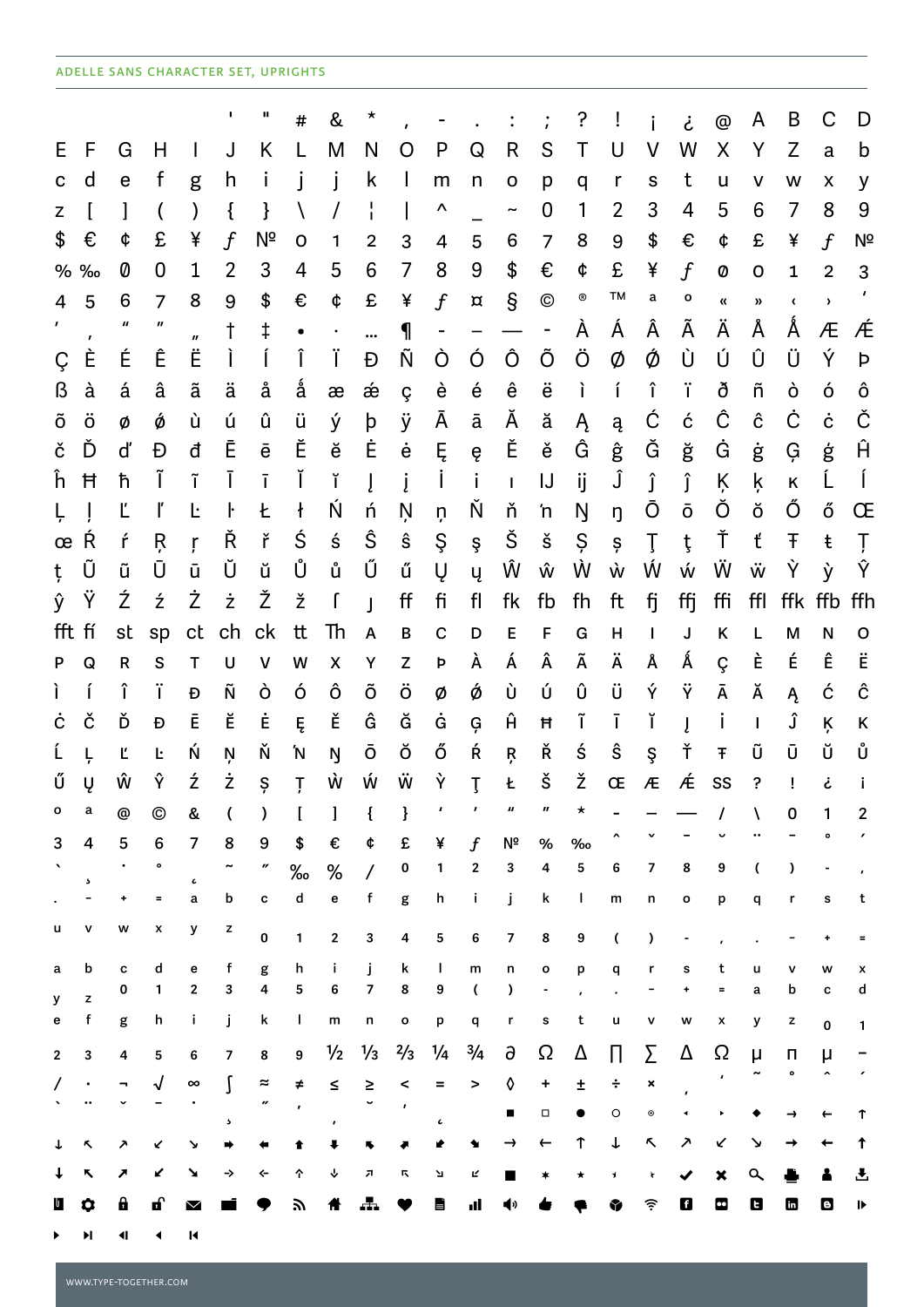# ADELLE SANS CHARACTER SET, ITALICS

|              |                       |                             |                |                              | ,              | Ш                   | #                | &                | $\star$               |                |                      |              |             |                                                                                                                | ?                    |          |               | نے                 | @              | A         | Β              | С              | D      |
|--------------|-----------------------|-----------------------------|----------------|------------------------------|----------------|---------------------|------------------|------------------|-----------------------|----------------|----------------------|--------------|-------------|----------------------------------------------------------------------------------------------------------------|----------------------|----------|---------------|--------------------|----------------|-----------|----------------|----------------|--------|
| E            | F                     | G                           | H              |                              | J              | Κ                   |                  | M                | N                     | O              | P                    | Q            | R           | S                                                                                                              | T                    | U        |               | W                  | X              | Y         | Z              | $\alpha$       | b      |
| $\mathbf c$  | d                     | e                           |                | g                            | h              |                     |                  | İ                | k                     | I              | m                    | $\mathsf{n}$ | O           | р                                                                                                              | q                    | r        | ${\mathsf S}$ | t                  | u              | v         | w              | X              | y      |
| z            |                       |                             |                |                              | ł              | ł                   |                  |                  |                       |                | $\mathcal{S}$        | $^{\circ}$   | ®           | TМ                                                                                                             | a                    | о        | «             | >>                 | $\pmb{\zeta}$  | $\lambda$ |                | $\mathbf{r}$   |        |
|              | $\boldsymbol{''}$     | $\boldsymbol{\prime\prime}$ | t              | ‡                            |                |                     |                  | 1                |                       |                |                      |              | 0           | 1                                                                                                              | 2                    | 3        | 4             | 5                  | 6              | 7         | 8              | 9              |        |
| €            | ¢                     | £                           | ¥              | $\mathbf{f}$                 | Νº             | $\overline{\alpha}$ | O                | 1                | $\overline{c}$        | 3              | $\overline{4}$       | 5            | 6           | $\overline{7}$                                                                                                 | 8                    | 9        | \$            | €                  | ¢              | £         | ¥              | $\overline{f}$ | Nº     |
|              | % ‰                   | 0                           | 0              | 1                            | $\overline{2}$ | 3                   | 4                | 5                | 6                     | 7              | 8                    | 9            | \$          | €                                                                                                              | ¢                    | £        | ¥             | $\overline{f}$     | 0              | 0         | 1              | $\overline{2}$ | 3      |
| 4            | 5                     | 6                           | $\overline{z}$ | 8                            | 9              | \$                  | €                | ¢                | £                     | ¥              | $\int$               | À            | Á           | Â                                                                                                              | Ã                    | Ä        | Å             | Á                  | Æ              | Æ         | Ç              | È              | É      |
| Ê            | Ë                     |                             |                |                              | Ϊ              | Đ                   | Ñ                | Ò                | Ó                     | Ô              | Õ                    | Ö            | Ø           | Ó                                                                                                              | Ù                    | Ú        | Û             | Ü                  | Ý              | Þ         | $\beta$        | à              | á      |
| â            | ã                     | ä                           | å              | å                            | æ              | œ                   | ç                | è                | é                     | ê              | ë                    | ì            | í           | î                                                                                                              | ï                    | ð        | ñ             | ò                  | ó              | ô         | õ              | ö              | Ø      |
| Ó            | ù                     | ú                           | û              | ü                            | ý              | þ                   | ÿ                | Ā                | ā                     | Ă              | ă                    | Ą            | ą           | Ć                                                                                                              | ć                    | Ĉ        | ĉ             | Ċ                  | ċ              | Č         | č              | Ď              | ď      |
| Đ            | đ                     | Ē                           | ē              | Ĕ                            | ĕ              | Ė                   | $\dot{e}$        | Ę                | ę                     | Ě              | ě                    | Ĝ            | ĝ           | Ğ                                                                                                              | ğ                    | Ġ        | ġ             | Ģ                  | ģ              | Ĥ         | ĥ              | Ħ              | ħ      |
| Ĩ            | ĩ                     |                             | ī              | Ĭ                            | ĭ              | Į                   | į                | $\overline{I}$   | i                     | $\mathbf{I}$   | IJ                   | ij           | Ĵ           | Î                                                                                                              | ĵ                    | Ķ        | ķ             | $\pmb{\mathsf{K}}$ | Ĺ              | Í         | Ļ              |                | Ľ      |
| ľ            | Ŀ                     | ŀ                           | Ł              | ł                            | Ń              | ń                   | Ņ                | ņ                | Ň                     | ň              | 'n                   | Ŋ            | ŋ           | Ō                                                                                                              | ō                    | Ŏ        | ŏ             | Ő                  | ő              | Œ         | œ              | Ŕ              | ŕ      |
| Ŗ            | ŗ                     | Ř                           | ř              | Ś                            | ś              | Ŝ                   | ŝ                | Ş                | ş                     | Š              | $\check{\textrm{s}}$ | Ş            | ş           | Ţ                                                                                                              | ţ                    | Ť        | ť             | Ŧ                  | ŧ              | Ţ         | ţ              | Ũ              | ũ      |
| Ū            | ū                     | Ŭ                           | й              | Ů                            | ů              | Ű                   | ű                | Ų                | ų                     | Ŵ              | ŵ                    | Ŵ            | Ŵ           | Ŵ                                                                                                              | Ŵ                    | Ŵ        | Ŵ             | Ý                  | ý              | Ŷ         | ŷ              | Ϋ              | Ź      |
| ź            | Ż                     | ż                           | Ž              | ž                            | ſ              | $\overline{I}$      | ff               | fi               | fl                    | fk             | fb                   | fh           | ft          | fj                                                                                                             | ffj                  | ffi      | ffl           | ffk                | ffb            | ffh       | fft            | fí             | st     |
|              | sp ct                 | ch                          | ck             | tt                           | Th             | A                   | $\boldsymbol{B}$ | $\boldsymbol{c}$ | D                     | E              | F                    | G            | H           | $\prime$                                                                                                       | $\pmb{J}$            | Κ        | L             | M                  | N              | O         | P              | Q              | R      |
| S            | T                     | U                           | V              | W                            | X              | Y                   | $\boldsymbol{Z}$ | Þ                | À                     | Á              | Â                    | Ã            | Ä           | Å                                                                                                              | Á                    | Ç        | È             | É                  | Ê              | Ë         | ì              | Í              | î      |
| ï            | Đ                     | Ñ                           | ò              | ó                            | ô              | õ                   | ö                | Ø                | Ó                     | Ù              | Ú                    | û            | ü           | Ý                                                                                                              | Ϋ                    | Ā        | Ă             | Ą                  | ć              | ĉ         | ċ              | č              | Ď      |
| Đ            | Ē                     | Ĕ                           | Ė              | Ę                            | Ě              | Ĝ                   | Ğ                | Ġ                | Ģ                     | Ĥ              | Ħ                    | ĩ            | Ī           | ĭ                                                                                                              | Į                    | İ        | $\mathbf{I}$  | Ĵ                  | Ķ              | Κ         | Ĺ              | Ļ              | Ľ      |
| Ŀ            | Ń                     | Ņ                           | Ň              | 'N                           | Ŋ              | Ō                   | Ŏ                | Ő                | Ŕ                     | Ŗ              | Ř                    | ś            | ŝ           | Ş                                                                                                              | Ť                    | Ŧ        | Ũ             | Ū                  | Ŭ              | Ů         | Ű              | Ų              | Ŵ      |
| Ŷ            | ź                     | ż                           | Ş              | $\overline{I}$               | Ŵ              | Ŵ                   | Ŵ                | Ý                | $\tau$                | Ł              | š                    | ž            | Œ           | $\mathcal{A}% _{T}=\mathcal{A}_{T}\!\left( a,b\right) ,\ \mathcal{A}_{T}=\mathcal{A}_{T}\!\left( a,b\right) ,$ | Æ                    | SS       | ?             | Ţ                  | ċ              | i         | ο              | a              | @      |
| $^{\circ}$   | &                     |                             | $\lambda$      |                              | I              | ł                   | J                |                  |                       | "              |                      |              |             |                                                                                                                |                      |          |               | 0                  | 1              | 2         | 3              | 4              | 5      |
| 6            | 7                     | 8                           | 9<br>n         | \$                           | €              | ¢                   | £<br>0           | ¥<br>1           | $\boldsymbol{f}$<br>2 | Nº<br>3        | %<br>4               | ‰<br>5       | 6           | 7                                                                                                              | 8                    | 9        | (             | $\lambda$          |                |           |                | د              | +      |
| $\equiv$     | с<br>a                | b                           | c              | $\%$<br>d                    | %<br>e         | $\overline{1}$<br>f | g                | h                | i                     | j              | k                    | $\mathbf{I}$ | $\,$ m $\,$ | n                                                                                                              | ο                    | p        | q             | r                  | s              | t         | u              | v              | w      |
| $\pmb{\chi}$ | у                     | z                           |                |                              |                |                     |                  |                  |                       |                |                      |              |             |                                                                                                                |                      |          |               |                    |                |           |                |                |        |
|              |                       |                             | 0              | 1                            | 2              | 3                   | 4                | 5                | 6                     | $\overline{z}$ | 8                    | 9            | $\epsilon$  | )                                                                                                              |                      |          |               |                    | ۰              | Ξ         | a              | b              | c<br>0 |
| d<br>1       | e<br>$\boldsymbol{2}$ | f<br>3                      | g<br>4         | h<br>5                       | i<br>6         | j<br>$\overline{z}$ | k<br>8           | 1<br>9           | $\,$ m $\,$           | n<br>,         | О                    | р            | q           | r                                                                                                              | s                    | t<br>$=$ | u<br>a        | v<br>b             | W<br>c         | x<br>d    | y<br>e         | z<br>f         | g      |
| h            | i                     | j                           | k              | I                            | m              | n                   | О                | р                | q                     | r              | S                    | t            | u           | v                                                                                                              | W                    | X        | у             | z                  | 0              | 1         | $\overline{2}$ | 3              | 4      |
|              | 6                     | 7                           | 8              | 9                            | $\frac{1}{2}$  | $\frac{1}{3}$       | $\frac{2}{3}$    | $\frac{1}{4}$    | $\frac{3}{4}$         | $\partial$     | Ω                    | Δ            | П           | Σ                                                                                                              | Δ                    | Ω        | $\mu$         | п                  | $\mu$          |           |                | Λ              |        |
| 5            |                       | $\infty$                    |                | ≈                            | ≠              | $\leq$              | $\geq$           | <                | $=$                   | >              | O                    | +            | -           | Ŧ                                                                                                              | $\div$               | ×        |               |                    |                |           |                |                |        |
|              |                       |                             |                |                              |                |                     |                  |                  | ı                     |                | ■                    | $\Box$       |             | O                                                                                                              | $\boldsymbol{\odot}$ |          |               |                    |                |           | T              | ┹              | Κ.     |
| ↗            |                       |                             |                |                              |                |                     | $\pmb{r}$        |                  |                       | $\epsilon$     | →                    | ←            | T           | ↓                                                                                                              | Κ                    | ↗        | ↙             | ↘                  |                |           | ↑              | ↓              | 5      |
|              |                       | ↘                           | →              |                              | ↑              | ↓                   | л                | π                | Я                     | Ľ              |                      | ∗            | ★           | J                                                                                                              | r                    |          | ×             | Q                  |                |           | 군              | U              | 0      |
| U            | 0                     | θ                           | Q,             | $\boldsymbol{\triangledown}$ |                |                     | 57               | ₩,               |                       |                | E                    | d            | (⊅          |                                                                                                                |                      | ₩        | 令             | O                  | $\blacksquare$ | O         | m              | О              | ₽      |
|              | N                     | ៕                           | ◀              | $\blacksquare$               |                |                     |                  |                  |                       |                |                      |              |             |                                                                                                                |                      |          |               |                    |                |           |                |                |        |